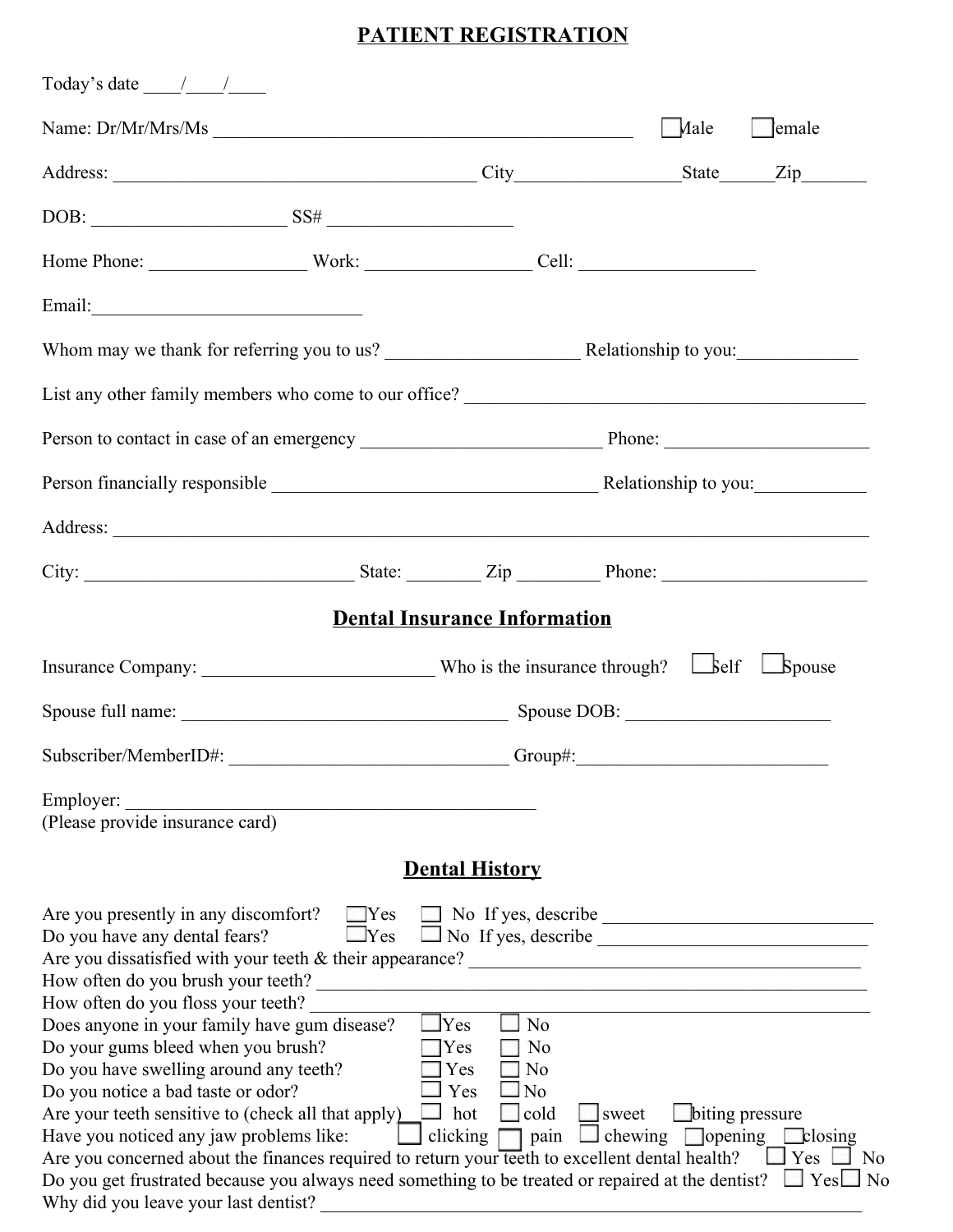### **Medical History**

|                                                               | Phone (<br>) and the contract of the contract of $\mathcal{L}$ |
|---------------------------------------------------------------|----------------------------------------------------------------|
|                                                               |                                                                |
| Please list current Medications                               |                                                                |
| Do you have any allergies to medications?                     | $\Box$ Yes $\Box$ No If yes, what?                             |
| Have you been a patient in a hospital in the past five years? | $\Box$ Yes $\Box$ No Please Explain                            |
| Have you ever had any surgeries?                              | $\Box$ Yes $\Box$ No Please List                               |

#### **Have you had or do you have any of the following:**

|                                    |                                                          | <b>YES</b>                 | <b>NO</b> |               |                                                     | <b>YES</b>                 | <b>NO</b>            |
|------------------------------------|----------------------------------------------------------|----------------------------|-----------|---------------|-----------------------------------------------------|----------------------------|----------------------|
| Heart (Surgery, Disease, Attack)   |                                                          | $\Box$ Yes $\Box$ No       |           |               | Substance Abuse                                     | $\square$ Yes $\square$ No |                      |
| Heart Pacemaker/Defibrillator      |                                                          | $\square$ Yes $\square$ No |           |               | Ulcers                                              | $\Box$ Yes $\Box$ No       |                      |
| High Blood Pressure                |                                                          | $\square$ Yes $\square$ No |           |               | <b>Thyroid Problems</b>                             | $\square$ Yes $\square$ No |                      |
| <b>Artificial Heart Valve</b>      |                                                          | $\square$ Yes $\square$ No |           |               | Tuberculosis                                        | $\Box$ Yes $\Box$ No       |                      |
| Stroke / TIA                       |                                                          | $\square$ Yes $\square$ No |           |               | <b>Diabetes</b>                                     | $\Box$ Yes $\Box$ No       |                      |
| <b>History of Endocarditis</b>     |                                                          | $\Box$ Yes $\Box$ No       |           |               | Glaucoma                                            | $\Box$ Yes $\Box$ No       |                      |
| Artificial Joints (hip, knee etc.) |                                                          | $\Box$ Yes $\Box$ No       |           |               | Asthma                                              | $\Box$ Yes $\Box$ No       |                      |
|                                    | Arthritis/Rheumatism or swelling of joints               | $\Box$ Yes $\Box$ No       |           |               | Latex Sensitivity                                   | $\Box$ Yes $\Box$ No       |                      |
| Kidney Disease                     |                                                          | $\square$ Yes $\square$ No |           |               | Allergies or Hives                                  | $\Box$ Yes $\Box$ No       |                      |
| Bone Density Drugs, Osteoporosis   |                                                          | $\Box$ Yes $\Box$ No       |           |               | Sinus Trouble                                       | $\Box$ Yes $\Box$ No       |                      |
| Sexually Transmitted Disease       |                                                          | $\square$ Yes $\square$ No |           |               | Radiation Therapy, Chemotherapy                     | $\square$ Yes $\square$ No |                      |
| Cold Sores/Fever Blisters          |                                                          | $\Box$ Yes $\Box$ No       |           |               | Cancer, Tumor                                       | $\Box$ Yes $\Box$ No       |                      |
| AIDS, HIV                          |                                                          | $\Box$ Yes $\Box$ No       |           |               | <b>Tobacco Use</b>                                  | $\Box$ Yes $\Box$ No       |                      |
| Sleep Apnea                        |                                                          | $\square$ Yes $\square$ No |           |               | <b>Epilepsy or Seizures</b>                         |                            | $\Box$ Yes $\Box$ No |
| Hemophilia, Bleeding problems      |                                                          | $\square$ Yes $\square$ No |           |               | Psychiatric/Psychological Care                      | $\square$ Yes $\square$ No |                      |
| Liver Disease                      |                                                          | $\Box$ Yes $\Box$ No       |           |               | Dizziness, Fainting, Vertigo                        | $\square$ Yes $\square$ No |                      |
| Hepatitis A, B, or C               |                                                          | $\square$ Yes $\square$ No |           |               | <b>Cosmetic Surgery</b>                             | $\Box$ Yes $\Box$ No       |                      |
| <b>Women Only:</b>                 | Are you pregnant?<br>Are you taking birth control pills? |                            |           | $\square$ Yes | $\square$ No If yes, Due date?<br>$\Box$ No<br>∟Yes |                            |                      |

Do you have or have you had any disease, condition or problem not listed? □Yes □No Please explain: \_\_\_\_\_\_\_\_\_\_\_\_\_\_\_\_\_\_\_\_\_\_\_\_\_\_\_\_\_\_\_\_\_\_\_\_\_\_\_\_\_\_\_\_\_\_\_\_\_\_\_\_\_\_\_\_\_\_\_\_\_\_\_\_\_\_\_\_\_

I understand the above information is necessary to provide me with dental care in a safe and efficient manner. Should further information be needed, you have my permission to ask the respective health care provider or agency, who may release such *information to you. I will notify the dentist of any change in my health or medication.*

|  | Aaaress |  |
|--|---------|--|
|  |         |  |

*Address\_\_\_\_\_\_\_\_\_\_\_\_\_\_\_\_\_\_\_\_\_\_\_\_\_\_\_\_\_\_\_\_\_\_\_\_\_\_\_City\_\_\_\_\_\_\_\_\_\_\_\_\_\_State\_\_\_\_\_\_Zip\_\_\_\_\_\_\_\_\_*

### **Consent for Treatment**

**1.** I hereby authorize the doctor or designated staff to take x-rays, study models, photographs, and any other diagnostic aids deemed appropriate by the doctor to make a thorough diagnosis of my dental needs.

**2.** Upon such diagnosis, I authorize the doctor to perform all recommended treatment mutually agreed upon myself and to employ such assistance as required to provide proper care.

Signature \_\_\_\_\_\_\_\_\_\_\_\_\_\_\_\_\_\_\_\_\_\_\_\_\_\_\_\_\_\_\_\_ Date\_\_\_\_\_\_\_\_\_\_\_\_

Witness\_\_\_\_\_\_\_\_\_\_\_\_\_\_\_\_\_\_\_\_\_\_\_\_\_\_\_\_\_\_\_\_\_\_\_